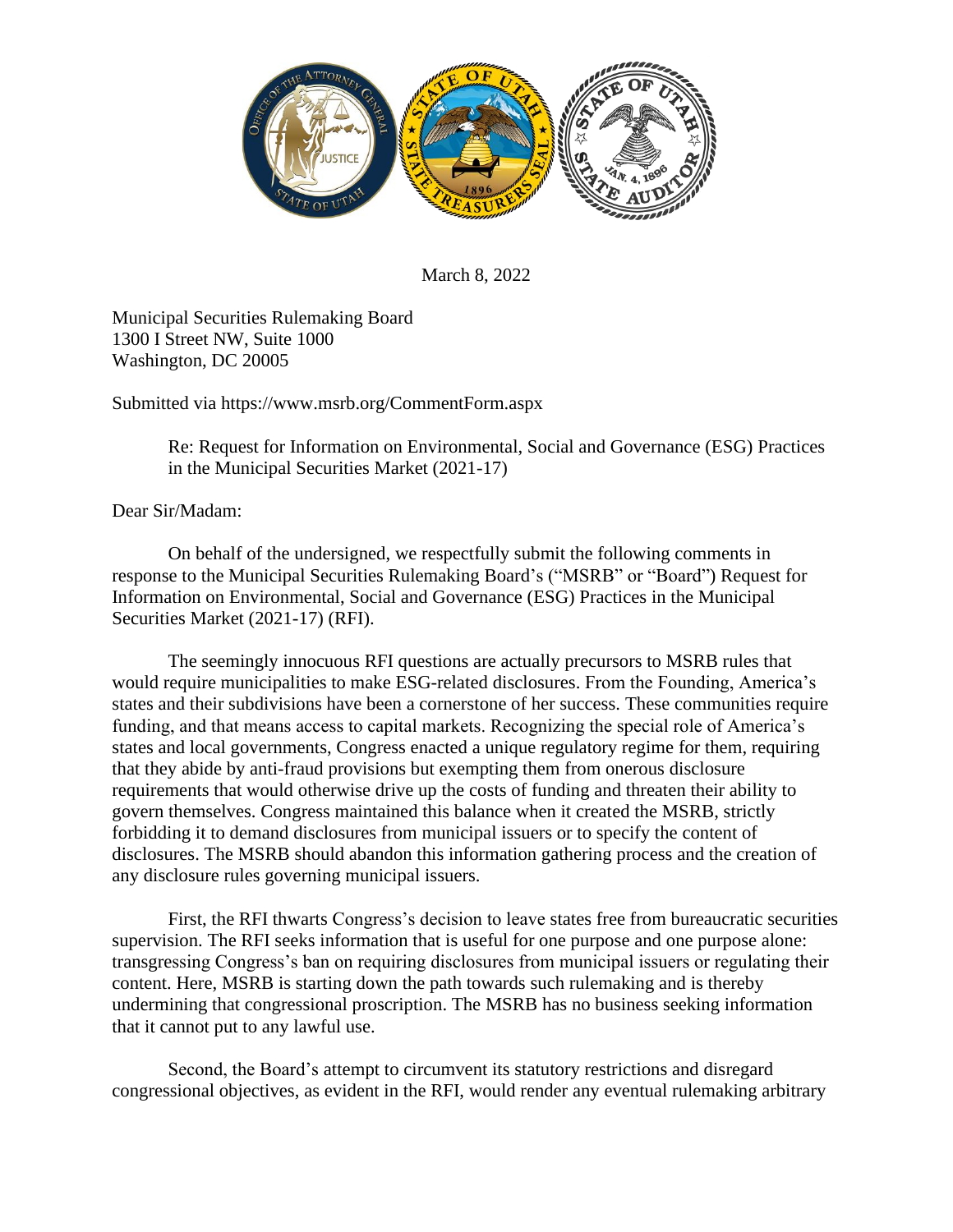in violation of the Administrative Procedures Act (APA). The RFI signals the Board's myopic focus on transparency in the market for municipal bonds. Transparency is important, but it is not the only objective of the securities laws, and the Board's inexplicable choice to pursue one of Congress's objectives while ignoring others—such as preserving the independence of state and local governments and guaranteeing their access to affordable capital—would render any eventual regulation stemming from the RFI arbitrary and capricious.

Third, the RFI misunderstands the purpose of securities disclosures and therefore seeks to address a problem that does not exist. The Board candidly admits that the RFI's purpose is to create access to information demanded by ESG "impact investors." But the securities laws exist to ensure investors have material information, not whatever data they may seek in pursuit of social schemes.

Fourth, the RFI fails to seek the information the Board needs to make reasoned decisions about disclosures. Even if the Board had the authority to compel disclosures from municipal issuers and even if such disclosures could remedy a real problem in the market, the RFI fails to seek the information necessary to propose a sensible disclosure requirement. To do so, the MSRB would need to understand, at minimum, the costs of providing additional ESG-related information, the extent to which state and local self-governance would be displaced by the disclosure mandate, and the frightful human cost of diminished access to capital for local communities who refuse to change their policies on hot-button issues of the day.

#### **DISCUSSION**

# **I. The RFI thwarts Congress's decision to leave states free from bureaucratic securities supervision.**

Congress has exempted states and their subdivisions from the power of federal securities regulators to demand disclosures. The registration, disclosure, and reporting requirements of the Securities Act of 1933, and the SEC's authority to implement these requirements, do not apply to municipal issuers.<sup>1</sup> Further, Congress specifically provided that neither the Commission nor the Board may "require any issuer of municipal securities ... to file" reports prior to and in connection with the sale of its securities. $<sup>2</sup>$ </sup>

When it created the Board, Congress took great care to ensure that the Board may not evade this limitation. The statute bars the Board from creating indirect disclosure demands (i.e., demanding that issuers disclose to brokers, dealers, or advisors and then requiring that these pass disclosures along to purchasers).<sup>3</sup> Nor may the Board demand that brokers, dealers, or advisors provide information that would in the ordinary course be available only from issuers and thus mobilize dealers, etc., to pressure issuers for disclosures, for the statute authorizes the Board to demand from dealers, etc., only such information about an issuer as "is generally available from

 $1$  15 U.S.C. § 77c(a)(2); 15 U.S.C. § 77s(a).

 $2$  15 U.S.C. § 78o-4(d)(1).

 $3$  *Id.* at § 78o-4(d)(2).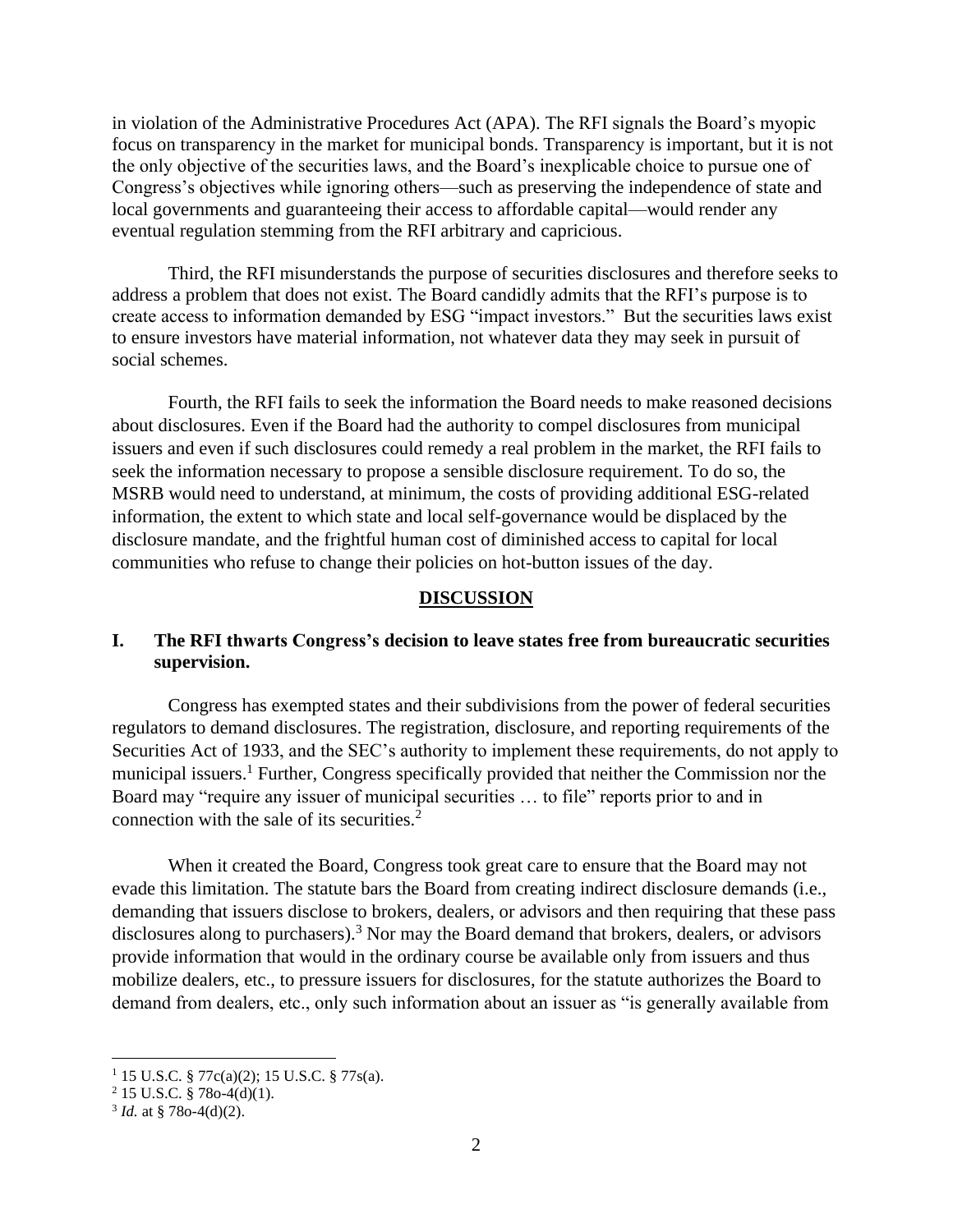a source other than such issuer."<sup>4</sup>

Finally, Congress provided that the Board's rules must "not be designed … to regulate … matters not related to the purpose of this title."<sup>5</sup> Because disclosures by municipal issuers fall outside the "purpose of this title," the Board's rules must not be designed to regulate them.

Yet the Board's RFI seeks information that can be useful *only* for making disclosure requirements that Congress has expressly forbidden. The RFI seeks information useful only for compelling and regulating disclosures:

- The RFI asks point-blank whether "municipal issuers [should] include a separate section in their … offering documents expressly devoted to ESG-Related Disclosures."<sup>6</sup>
- The RFI asks whether "the information included in ESG-Related Disclosures should be standardized<sup>"7</sup>— so the Board can decide whether to standardize it.
- The RFI also asks about what sorts of information should be included in ESG-Related Disclosures, $8$  which the Board needs to know only if it intends to specify the content of municipal disclosures.
- The RFI asks investors whether and how "ESG-related information [is] material to … investment decisions,"<sup>9</sup> as well as the extent to which investors already have access to this material information; information on these topics is relevant only for specifying the content of disclosures.
- Remarkably, the RFI even asks investors "how ... municipal issuers [can] best *present and disseminate* their ESG-related information," and queries about the usefulness of including various sorts of information in municipal  $disclosures<sup>10</sup>$ —questions that make sense only if the Board plans to prescribe standards for disclosures.

Lest the RFI's text leave any doubt, the MSRB's CEO explained that its goal is "to enhance issuer and investor protections"<sup>11</sup>; that is the purpose for which the MSRB will use the information submitted in response to the RFI. The MSRB cannot (falsely) claim to "enhance … protections" pertaining to access to ESG information without mandating disclosure of that

 $10$  *Id.* at (B)(4) (emphasis added).

<sup>4</sup> *Id.*

 $<sup>5</sup> Id.$  at § 78o-4(b)(2)(C).</sup>

 $6$  RFI (A)(1).

<sup>7</sup> *Id.* at (A)(2); *see also id.* at (B)(5).

<sup>8</sup> *Id.* at (A)(2).

 $9^9$  *Id.* at (B)(1).

<sup>&</sup>lt;sup>11</sup> MSRB, "MSRB Seeks Stakeholder Perspectives on ESG-Related Disclosure and ESG-Labeled Bond Practices in the Municipal Securities Market" (Dec. 8, 2021), https://msrb.org/News-and-Events/Press-Releases/2021/ESG-RFI.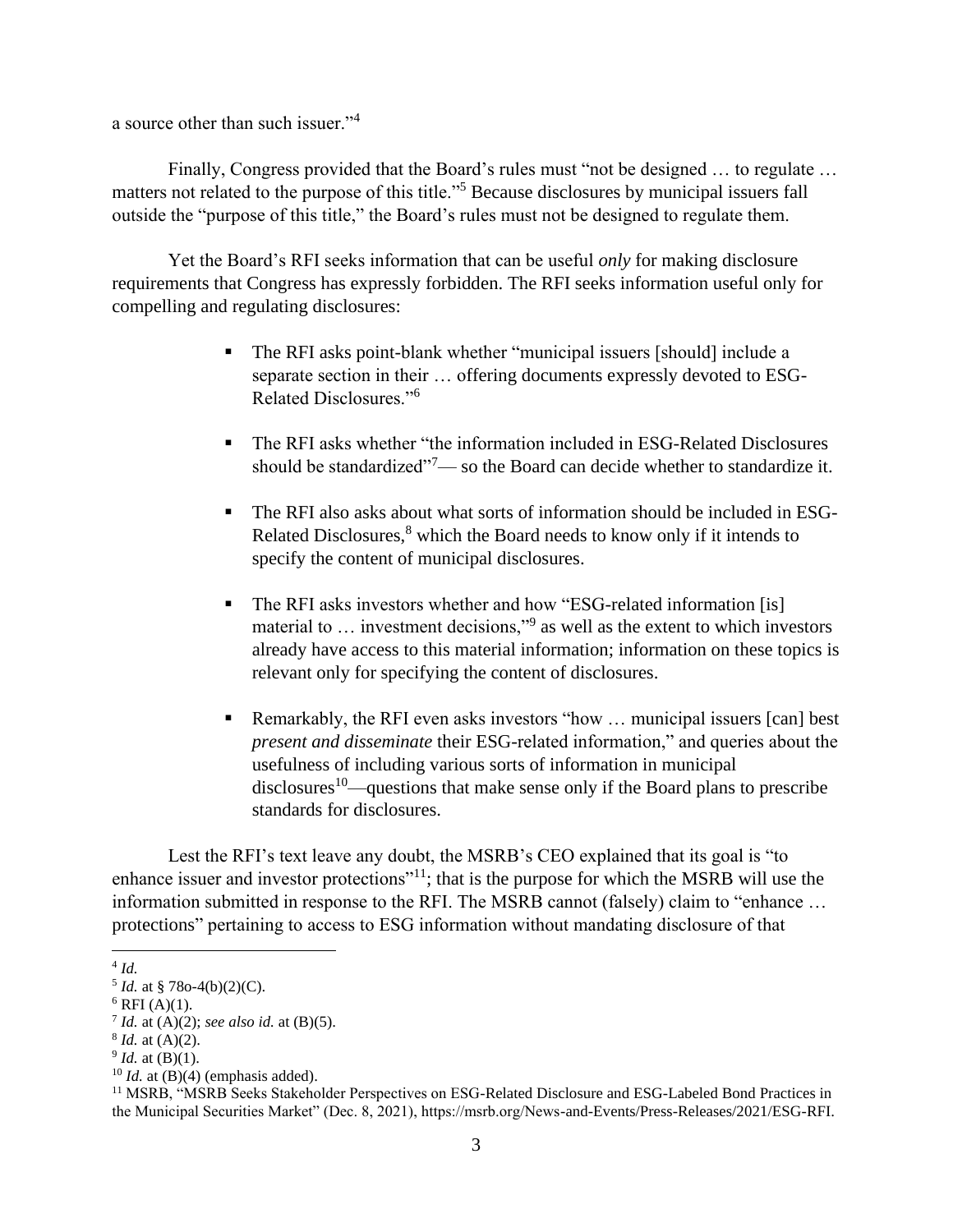information in some way.

Under its statute and as explained above, the Board lacks authority to require municipal disclosures; it therefore has no business requesting information that would be useful only for that purpose. Nor may the Board mandate the content of disclosures that issuers *choose* to make. The statute prohibits the Board from "requir[ing] any issuer ... to furnish ... any ... information."<sup>12</sup> The prohibition is categorical; it does not abate because an issuer has chosen to exercise its undoubted First Amendment right to offer purchasers information about itself and its securities. The Board thus cannot demand that, if an issuer chooses to disclose, it must include certain data elements in its disclosure.

The Board therefore has no business seeking information useful only for specifying the content of disclosures. The RFI makes sense only as part of a strategy for the Board to overstep its statutory limits. Accordingly, it must be withdrawn. Further, to reassure market participants who, in light of the RFI, may now doubt the Board's view of its own authorities, the Board should issue a statement explaining that it acknowledges the statutory limits on its authority and intends to respect them.

# **II. The Board's attempt to circumvent statutory restrictions and its disregard for congressional objectives would render any eventual rulemaking unlawful under the APA.**

The securities laws represent Congress's careful balance between the prevention of fraud and achievement of transparency and the need of states to obtain affordable funding for themselves and their subdivisions in a manner that preserves their freedom to govern themselves.

On the one hand, municipal issuers must comply with the antifraud provisions of 15 U.S.C. § 78j(b), which requires the revelation of any "material fact necessary in order to make the [issuers'] statements made, in the light of the circumstances under which they were made, not misleading."<sup>13</sup> Relying on this provision, the SEC maintains a regulation forbidding dealers and other securities professionals to buy or sell in a municipal offering unless the municipal issuer commits to disclose "information … material to an evaluation of the [o]ffering,"<sup>14</sup> with the goal of ensuring that issuers make available all information necessary to make their communications not misleading. If any ESG-related information is material, then by its own terms, this regulation would cover it.

On the other hand, the securities agencies' authority to require disclosures is constrained by § 78o-4(d), which serves two main purposes. First, it lowers the burdensome costs of compliance for states and their subdivisions, which is to say, for American taxpayers. This is especially critical for the many small communities that issue municipal bonds. The MSRB estimates that more than half of all local governments have issued securities,<sup>15</sup> and tens of

 $12$  15 U.S.C. § 78o-4(d)(2).

<sup>13</sup> 17 C.F.R. § 240.10b-5.

<sup>14</sup> 17 C.F.R. § 240.15c2-12(f)(3); *see also id.* at § 240.15c2-12(a), (b).

<sup>15</sup> *Municipal Securities: Financing the Nation's Infrastructure* n.10 (2021).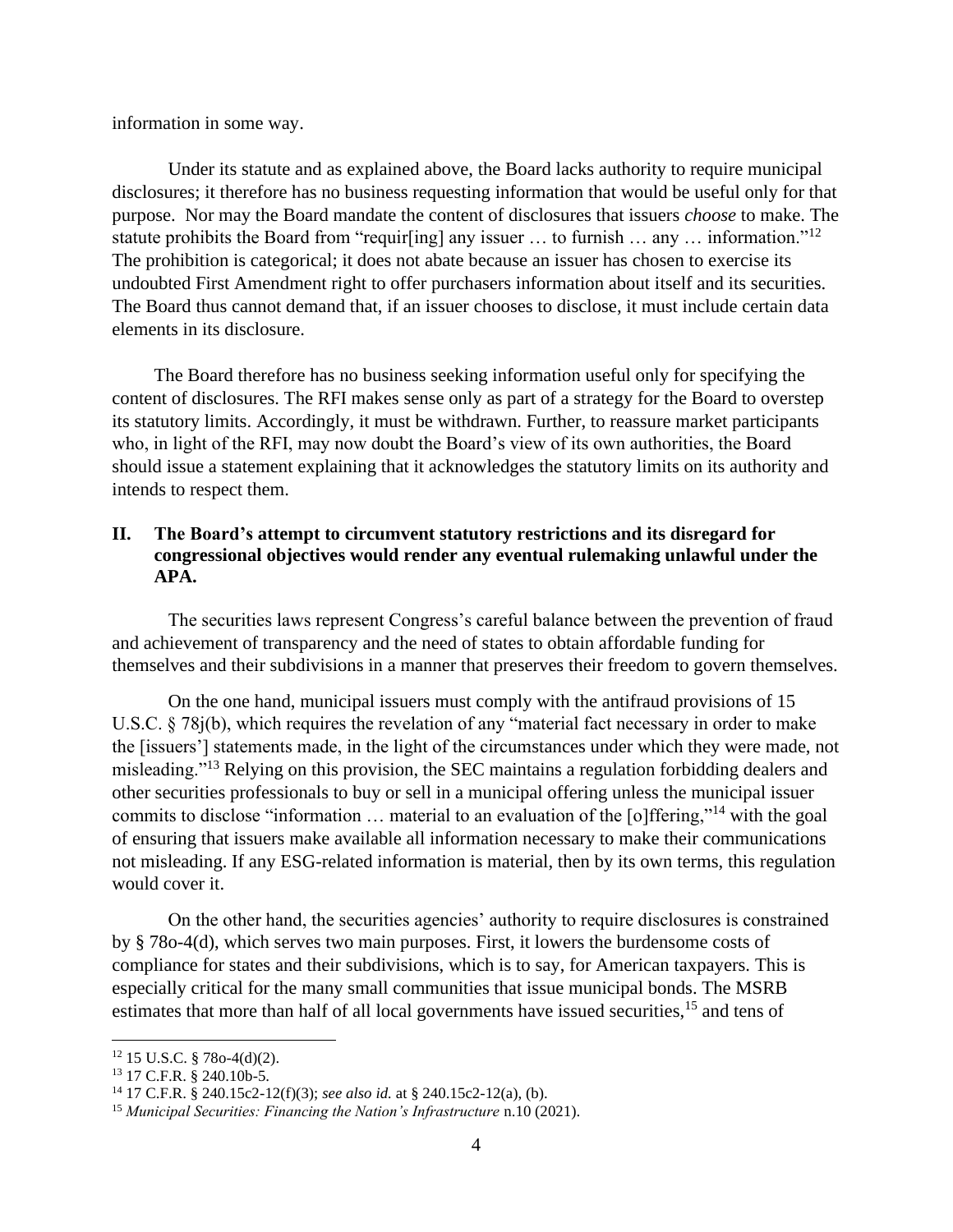thousands of these represent very small villages and towns.<sup>16</sup> The costs of compliance for these communities must be spread over a very small tax base. Further, America's smallest towns often seek very modest amounts of funding through securities offerings.<sup>17</sup> Because the cost of disclosures typically does not depend significantly on the size of the offering, requiring additional securities disclosures would raise the per-dollar cost of funding for small offerings, again penalizing small communities.

Second, it protects the independence of states to operate with limited interference from federal securities regulators. Since the early days of the Republic, the states and their subdivisions have provided a prime experience of self-government for millions of citizens and constituted, in Tocqueville's memorable description, a school of freedom.<sup>18</sup> Further, the states have stood as the best bulwark against aggrandizement and abuse of federal power. Both roles depend on the continuing independence of the states from federal control.

While Congress left room for the Commission to require certain kinds of disclosures,<sup>19</sup> likely in recognition of the Commission's broad perspective with respect to the entire securities market, it denied that power to the Board, $2<sup>0</sup>$  whose exclusive focus on the municipal market creates a risk of myopic over-regulation. As far as the Board is concerned, Congress's choice of state freedom and access to capital over disclosures is clear and dispositive.

Rather than seeking to adhere to the balance struck by Congress, the RFI fails to take into account the objectives enshrined in § 78o-4(d). The Board recognizes that § 78o-4(d) constrains its actions, but rather than accepting direction from the policies embodied in that provision, the Board views it as an obstacle to evade. It goes so far as to say that the provision "presents *challenges* to more directly standardizing ESG-Related Disclosures and ESG-Labeled Bonds."<sup>21</sup> But congressional directives are commands for the Board to obey rather than "challenges" to overcome. Any rulemaking that attempts to circumvent these statutory restrictions would be unlawful under the Administrative Procedures Act.<sup>22</sup>

But such rulemaking would also be arbitrary and capricious in violation of the APA because it "relie[s] on factors which Congress has not intended it to consider" and disregards the *objectives* to which Congress wished it to attend.<sup>23</sup> The Board has shortchanged Congress's objectives in § 78o-4(d) and will continue to do so in any subsequent regulation in line with the RFI. The RFI evinces single-minded focus on achieving greater transparency with regard to ESG-related disclosures. Transparency is indeed one purpose of § 78o-4. "But no legislation

<sup>&</sup>lt;sup>16</sup> See, e.g., Amel Toukabri and Lauren Medina, "Latest City and Town Population Estimates of the Decade Show Three-Fourths of the Nation's Incorporated Places Have Fewer than 5,000 People" (May 21, 2020), https://www.census.gov/library/stories/2020/05/america-a-nation-of-small-towns.html.

<sup>17</sup> MSRB, *Self-Regulation and the Municipal Securities Market* 7 (2018), https://www.msrb.org/- /media/Files/Resources/MSRB-Self-Regulation-and-the-Municipal-Securities-Market.ashx (referring to "offerings less than \$250,000 in size issued by small localities").

<sup>18</sup> *Democracy in America* 57 (Mansfield trans., 2000).

<sup>19</sup> *See* 15 U.S.C. § 78o-4(d)(1).

<sup>20</sup> *Id.* at § 78o-4(d)(2).

<sup>21</sup> RFI Background (emphasis added).

<sup>22</sup> *See* 5 U.S.C. § 706(2)(A), (C).

<sup>23</sup> *Motor Vehicle Mfrs. Ass'n of the U.S. v. State Farm Mut. Auto. Ins. Co.*, 463 U.S. 29, 43 (1983).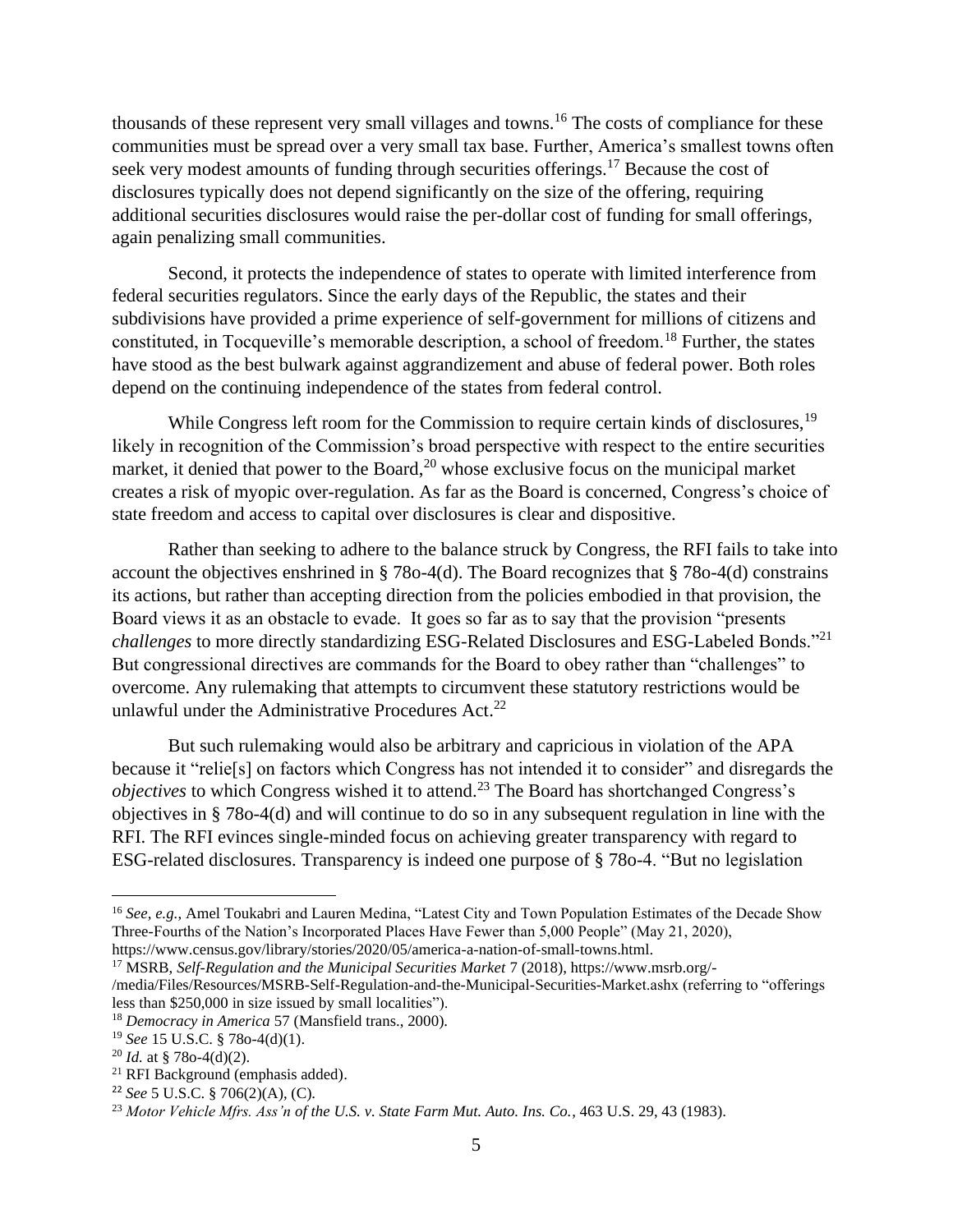pursues its purposes at all costs," and the trade-off among various statutory purposes "is the very essence of legislative choice."<sup>24</sup> Here, the Board has failed even to inquire about the effect of potential disclosure requirements on the congressional objective of ensuring that states may obtain affordable funding for themselves and their subdivisions in a manner that preserves their freedom to govern themselves.

The Board's failure to appreciate the full range of congressional objectives appears clearly in the RFI's question (E)(5), which asks whether the availability of and expectations for ESG-related information in other markets, such as the market for corporate securities, influences expectations in the municipal bond market. But these markets differ radically, precisely because states and their subdivisions are bodies of American citizens engaged in self-governance and therefore present a different set of interests and concerns than private corporations. The Board should not base any future action on alleged similarities to private-sector securities markets. Congress weighed the benefits of giving the Board power to extend to states and local governments the securities laws' mandatory disclosure regime against the costs of the Board's possession of that power—and decided to withhold the power. The RFI not only fails to respect that balance but fails even to inquire after the factors that Congress found controlling. Any regulation that continues to make these mistakes will necessarily violate the APA.

Further, any MSRB action that pressures states and cities into providing additional ESG disclosures would raise similar concerns. The RFI hints that the MSRB may introduce disclosures through the back door—for instance, by requiring dealers to exercise their leverage over issuers to demand additional ESG disclosures<sup>25</sup> or by making changes to its Electronic Municipal Market Access (EMMA) website to promote such disclosures.<sup>26</sup> But in all its actions—not just in issuance of any rule formally compelling disclosures—the MSRB has a duty to take into account the factors Congress considered relevant in creating the Board and conferring its mission. Thus, any rule affecting dealers, any modifications to the EMMA website, and any other actions the MSRB may take must respect the decision of Congress to protect municipal issuers from Board-compelled disclosures, rather than seeking a workaround to § 78o-4(d).

Any regulation of dealers designed to promote disclosures would also run into Congress's ban on Board-mandated disclosure requirements that operate "indirectly through a municipal securities broker, municipal securities dealer, municipal advisor, or otherwise."<sup>27</sup> To cure its incipient rulemaking of this defect, the Board should withdraw the RFI and, if it (incorrectly) continues to believe that it needs information on these topics, should issue an RFI that affords proper attention to the full range of congressional objectives embodied in § 78o-4.

<sup>24</sup> *Rodriguez v. United States*, 480 U.S. 522, 525-26 (1987).

 $25$  RFI (C).

<sup>26</sup> *Id.* at (E)(4)-(7).

 $27$  15 U.S.C. § 78o-4(d)(2).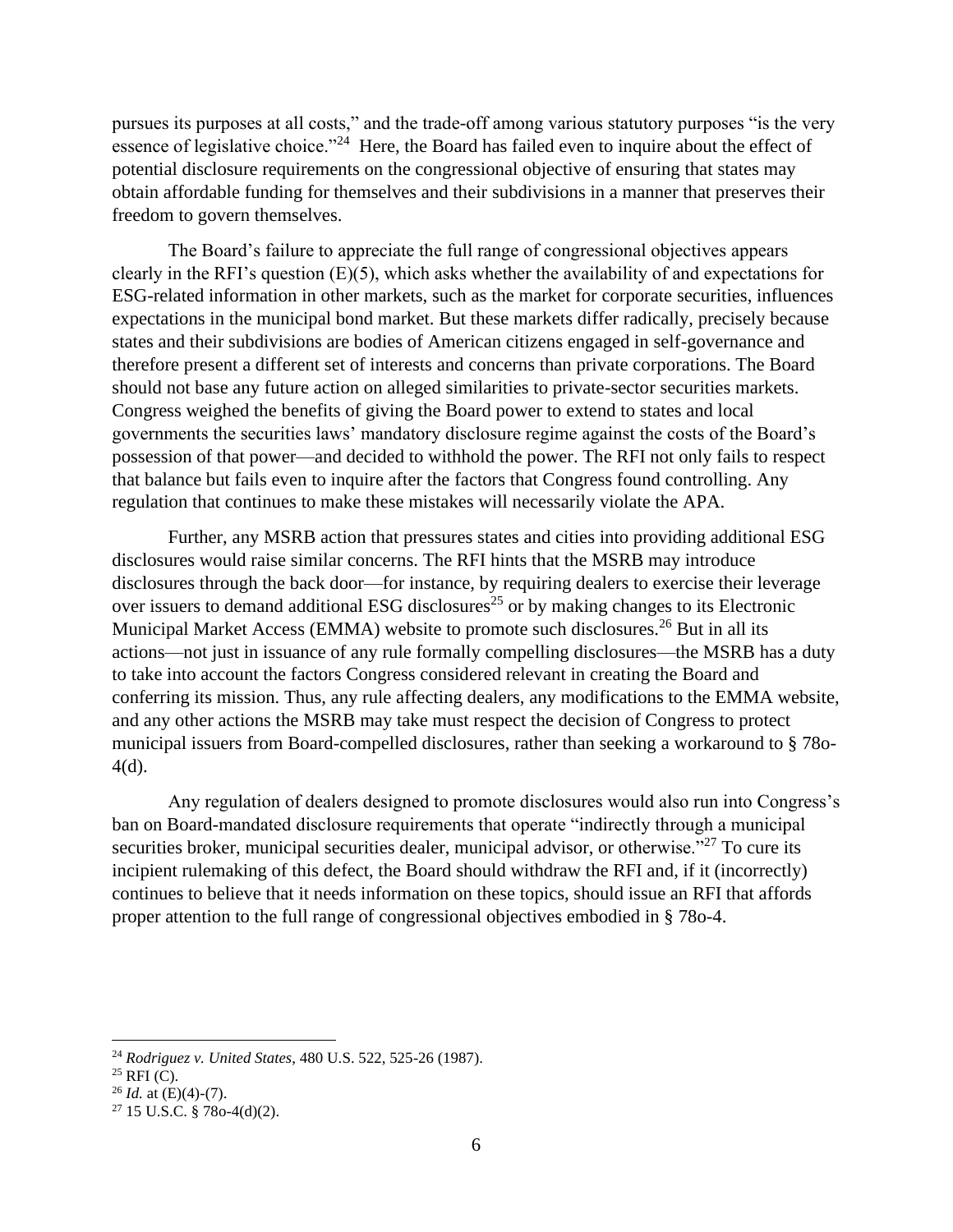### **III. The RFI misunderstands the purpose of securities disclosures and therefore seeks to address a problem that does not exist.**

The purpose of securities disclosures is to ensure that investors have access to material information.<sup>28</sup> And, as noted above, a regulation by the SEC currently requires the disclosure of material information in connection with municipal securities offerings.<sup>29</sup> The RFI does not suggest, or even ask whether, issuers are declining to provide any material ESG-related information that the SEC regulation demands.

The RFI, then, is driven not by the need for material information, but by a different concern: "[i]ncreasing investor appetite for 'sustainable investing' or 'impact investing.'"<sup>30</sup> The information needed to satisfy this "appetite" is "beyond what historically has been provided to the market" under the existing demand to "include any material ESG-related information."<sup>31</sup> In short, the RFI aims to bring about the disclosure of *non-material* ESG-related information on the basis that impact investors now happen to want such information. Indeed, the RFI's first question asks whether issuers are "providing ESG-Related Disclosures or ESG-related information beyond the legally required disclosures" mandated by the materiality standard.<sup>32</sup> Likewise, the RFI seeks information about additional "benefit[s]" from issuers describing ESG-related projects beyond "material ESG-related risk factors."<sup>33</sup>

The RFI's approach is fundamentally unsound, for the choice of issuers to disclose only any material ESG-related information is not a problem to be addressed but a sound decision to be protected. The Supreme Court has warned about the dangers of "an overabundance of information."<sup>34</sup> Disclosing only material ESG-related information avoids these dangers. Further, even if the MSRB had authority to demand disclosures from issuers, demanding disclosures of non-material information would be arbitrary and capricious as unrelated to the purpose of disclosures under the securities laws.

In light of the foregoing, the MSRB must withdraw the RFI and, if it mistakenly decides to proceed in this area, must issue a new RFI focused on investors' need for *material* ESG-related information.

# **IV. The RFI fails to seek the information the Board needs to make reasoned decisions about disclosures.**

Even if the Board had the authority to require or regulate disclosures of ESG-related information—which it does not—the RFI does not seek the information the Board would need to propose a sensible disclosure mandate. At a minimum, to propose a disclosure mandate the Board would need to know the following information, which the RFI fails to solicit:

<sup>31</sup> *Id.*

<sup>28</sup> *See, e.g.*, *Basic, Inc. v. Levinson*, 485 U.S. 224 (1988).

<sup>29</sup> 17 C.F.R. § 240.15c2-12.

<sup>30</sup> RFI Background.

 $32$  *Id.* at (A)(1).

 $33$  *Id.* at (B)(4).

<sup>34</sup> *Basic*, 485 U.S. at 231.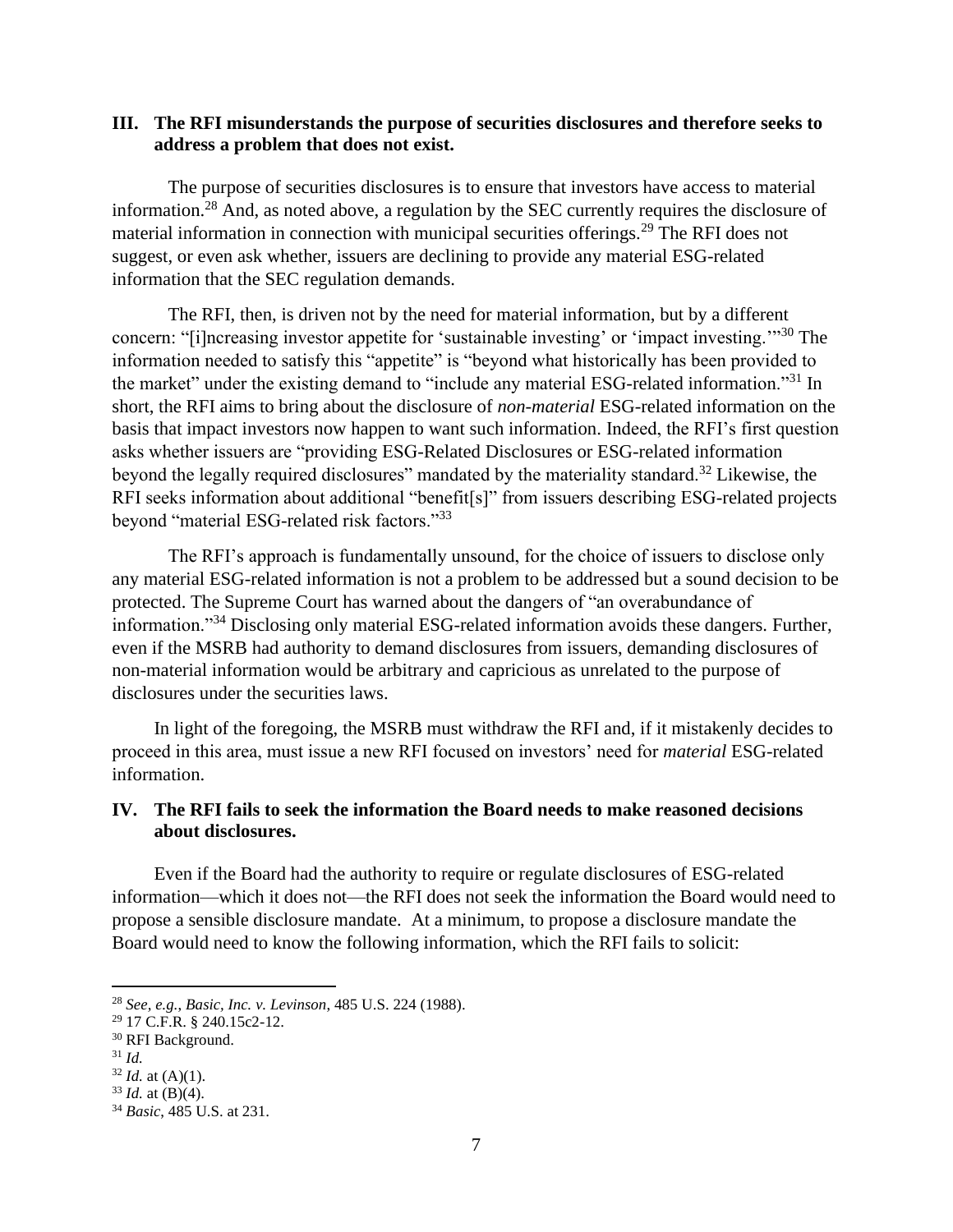- o The costs to issuers of gathering, storing, analyzing, and disclosing ESG-related information;
- o The changes in state policy that a disclosure mandate would force; and
- o The potential of a disclosure mandate to cut off some communities, especially "dissident" ones, from funding.

Remarkably, among its five questions and twenty-four sub-questions directed to issuers, the RFI includes not one asking about the gathering, storing, analyzing or any other costs—even though the Board itself has admitted that concerns about costs for issuers was a driving factor in Congress's decision to exempt municipal securities from the reach of the securities laws' disclosure requirements.<sup>35</sup> Obtaining information about costs is all the more vital because, as the Supreme Court has made clear, failure to assess the costs of a regulation and to compare them to its benefits renders a regulation irrational.<sup>36</sup>

As for changes in state policy, any ESG-disclosure mandate would call for states and their subdivisions to label themselves with regard to some of the most controversial matters in America's culture wars. As the RFI itself notes, one "ESG-related practice" that may be subject to disclosure is "a municipal issuer's approach to equity and inclusion"<sup>37</sup>—one of today's most controversial topics and the object of acrimonious dispute in, e.g., the U.S. Supreme Court.<sup>38</sup> Any disclosure mandate may also likely require information about a state's asserted climate risks and "initiatives and other projects ... to address such risks,"<sup>39</sup> as well as information about any contributions the state assertedly makes to climate risk.

ESG advocates like to say that securities disclosures merely provide information rather than force conduct. But as the D.C. Circuit held in the context of another securities disclosure case, demanding an entity to "publicly condemn itself is undoubtedly a[n] … effective way for the government to stigmatize and shape behavior."<sup>40</sup> Here, cash-strapped states, towns, and villages would be forced to change their policies on today's hot-button issues to avoid a scarlet letter that would cut them off from essential funding. That would especially be true were the MSRB to adopt any disclosure mandate that requires "issuers ... [to] describ[e] the initiatives and other projects they are pursuing to address" asserted ESG-related "risks."<sup>41</sup> Such a mandate would spark a bidding war, with states and cities launching new initiatives in hopes of attracting ampler and more favorable funding. If the Board mistakenly and unlawfully issues a disclosure mandate, it should at the very least not require the disclosure of such initiatives.

There is also potential that a disclosure mandate would cut off some communities from funding, especially "dissident" ones. While some states and local governments would change

<sup>35</sup> *Self-Regulation*, supra n. 19, at 6.

<sup>36</sup> *Michigan v. EPA*, 576 U.S. 743 (2015).

<sup>&</sup>lt;sup>37</sup> RFI Overview n.1.

<sup>38</sup> *See, e.g.*, Scott Jaschik, "Supreme Court Takes Affirmative Action Cases" (Jan. 31, 2022), https://www.insidehighered.com/admissions/article/2022/01/31/supreme-court-will-hear-harvard-and-uncaffirmative-action-cases.

 $39$  RFI (B)(4).

<sup>40</sup> *Nat'l Ass'n of Manufacturers v. SEC*, 800 F.3d 518, 530 (D.C. Cir. 2015) (internal quotation marks omitted).

 $41$  RFI (B)(4).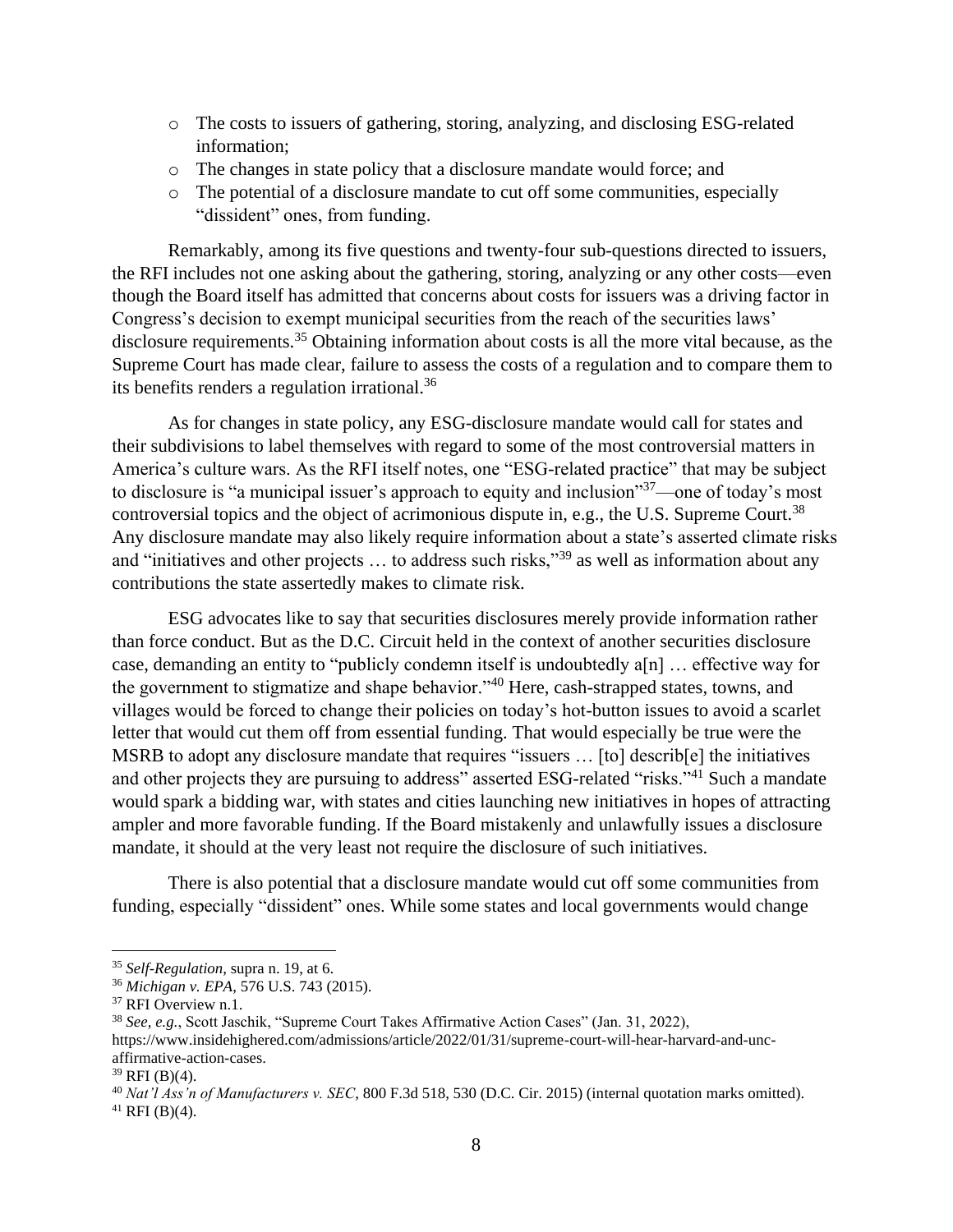their policies, others would refuse and face the consequences. These may include losing access to funding for essential infrastructure like hospitals, schools, homeless shelters, safe streets, and environmental treatment facilities,  $42$  along with massive adverse effects to the people this infrastructure serves.

This loss of funding is likely to hit small, often impoverished towns and villages in rural America hardest, for these are more likely to hold the unpopular, conservative views that mandatory disclosures would disfavor. Blacklisting these communities from the widespread funding available to other cities would constitute precisely the "unfair discrimination … among municipal entities" against which Congress warned the MSRB.<sup>43</sup> Further, it would only exacerbate our national partisan divide, as "blue" municipalities are perceived to be favored over "red" ones. The RFI does not even attempt to acquire the information needed to measure this human cost of the disclosure mandate it contemplates.

Because the current RFI seeks a radically incomplete set of data, MSRB must rescind the RFI and, if it mistakenly elects to proceed in this area, must issue a new RFI that seeks all the information the MSRB needs to make a sound decision.

### **CONCLUSION**

The MSRB should abandon this RFI and any further steps towards rulemaking that would require ESG-related disclosures for municipal issuers because it is contrary to statute and congressional objectives, and seeks to address a problem that does not exist.

Thank you for the opportunity to provide comments. If you have any questions, please contact the Office of the Utah Attorney General, Office of the Utah State Treasurer, or Office of the Utah State Auditor.

Respectfully submitted,

Sean D. Reyes Utah Attorney General

Steve Marshall Alabama Attorney General

Marlo M. Oaks, CFA, **CAIA** Treasurer, State of Utah

John Dougall Utah State Auditor

<sup>42</sup> *See, e.g.*, MSRB, *Financing*, *supra* n.17, at 4.

<sup>43</sup> 15 U.S.C. § 78o-4(b)(2)(C).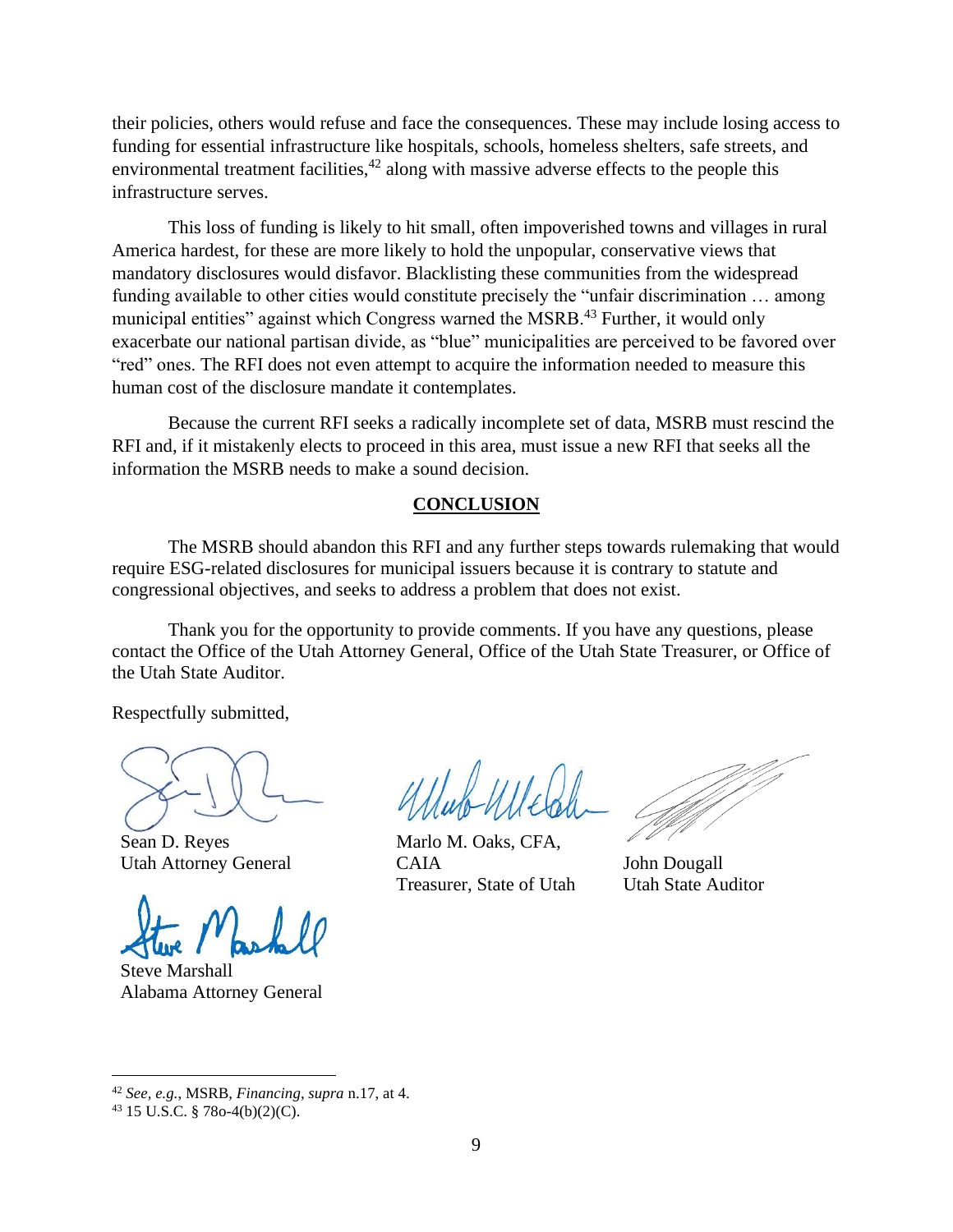Treg R. Taylor Alaska Attorney General

Mark T2

Mark Brnovich Arizona Attorney General

Midg

Leslie Rutlege Arkansas Attorney General

uf NWToly

Ashley Moody Florida Attorney General

Christopher M. Carr Georgia Attorney General

Lawrence Wasden Idaho Attorney General

Todd Rokita Indiana Attorney General

euk Schmicht

Derek Schmidt Kansas Attorney General

Lucurda Maloney

Lucinda Mahoney Commissioner of Revenue, State of Alaska

Kimberly Yee Treasurer, State of Arizona

Runn Willigan

Treasurer, State of Arkansas

Steve McCoy Treasurer, State of Georgia

Julie a. Elbrerz

Julie A. Ellsworth, Treasurer, State of Idaho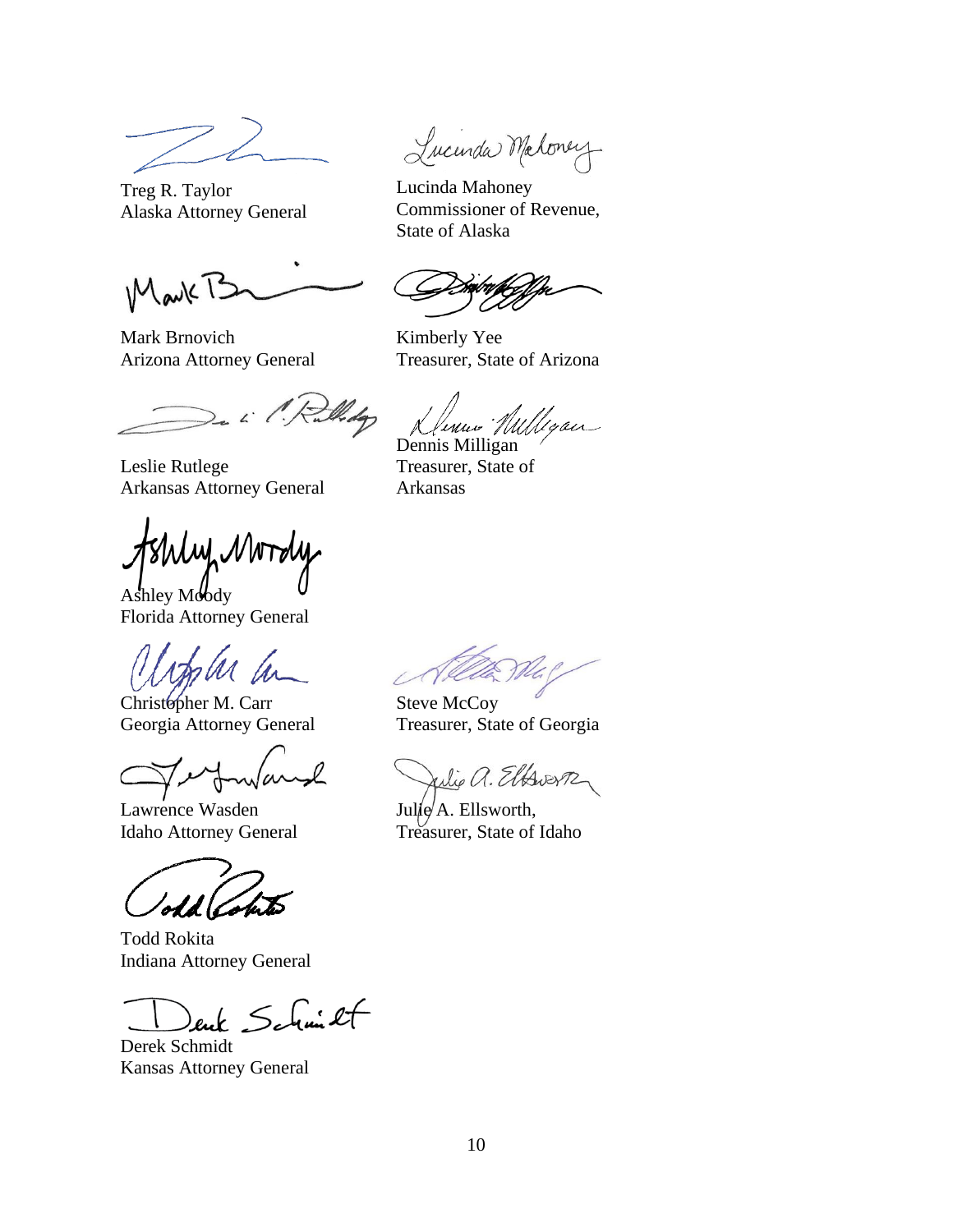Daniel Cameron Kentucky Attorney General

'av

Jeff Landry Louisiana Attorney General

tch

Lynn Fitch Mississippi Attorney General

Eric & Schnick

Eric Schmitt Missouri Attorney General

Austin Knudsen Montana Attorney General

Douglas J. Peterson Nebraska Attorney General

allison Ball Miles

Treasurer, State of Kentucky

Mike Harmon Kentucky State Auditor

John In. Schwaler

John M. Schroder Treasurer, State of Louisiana

and M'hoe

David McRae Treasurer, State of Mississippi

S. Fitzpatrick

Scott Fitzpatrick Treasurer, State of Missouri

John Murante Treasurer, State of Nebraska

Thomas Beadle Treasurer, State of North Dakota